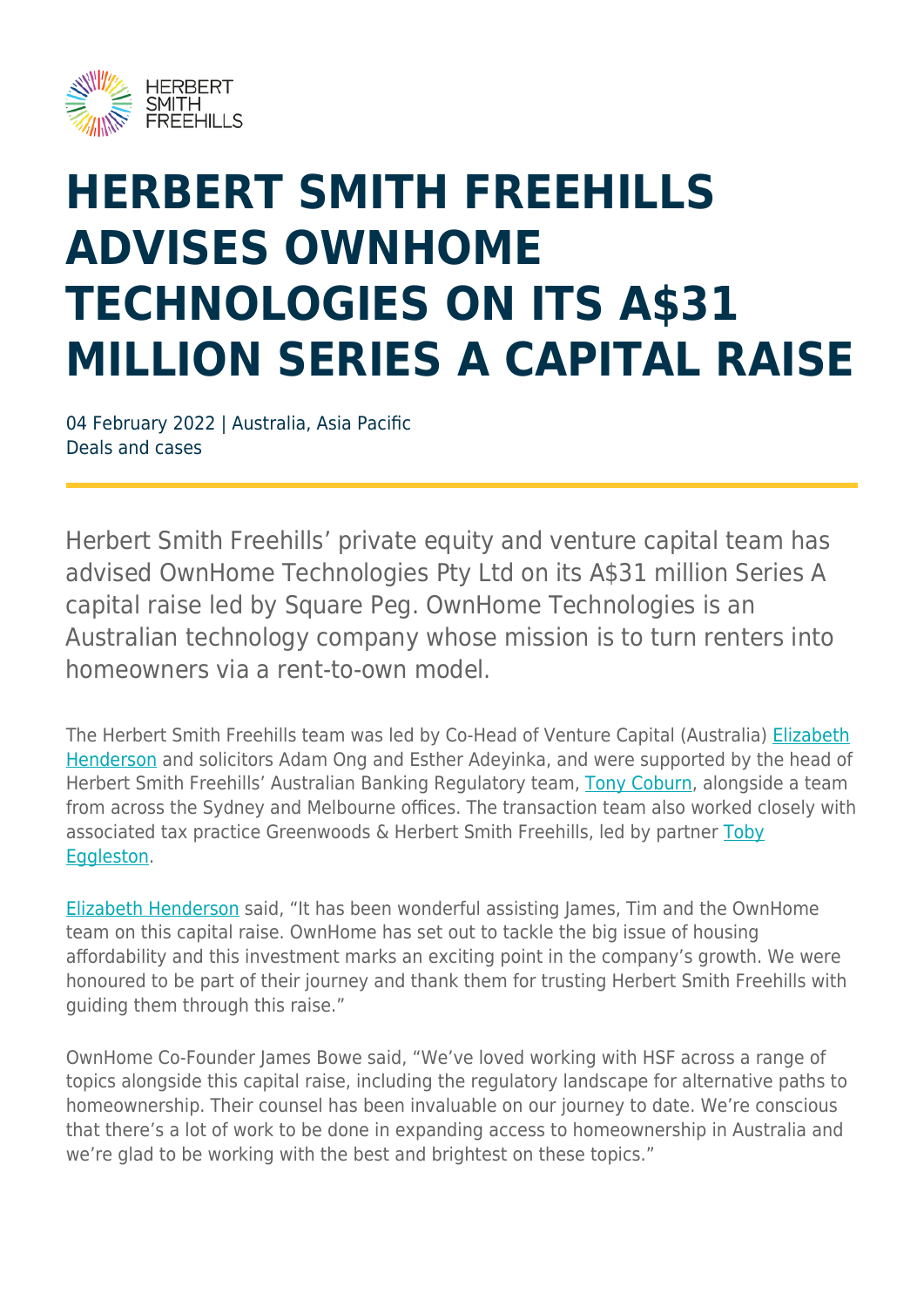This deal is another example of Herbert Smith Freehills' market-leading work in Australian venture capital raisings and fintech transactions. Other recent examples include:

- Nano Home Loans on its A\$33 million capital raise
- Limepay's A\$21 million pre-IPO capital raise
- Who Gives a Crap on its A\$41.5 million Series A capital raise
- Mr Yum's A\$89 million Series A capital raise
- Culture Amp on its A\$120 million Series E capital raise and A\$135 million Series F capital raise and secondary sale
- Linktree on its US\$10.7 million Series A and US\$45 million Series B capital raises

## **KEY CONTACTS**

If you have any questions, or would like to know how this might affect your business, phone, or email these key contacts.



**ELIZABETH HENDERSON** CO-HEAD OF VENTURE CAPITAL (AUSTRALIA), SYDNEY +61 2 9225 5103 Elizabeth.Henderson@hsf.com

## **MEDIA CONTACT**